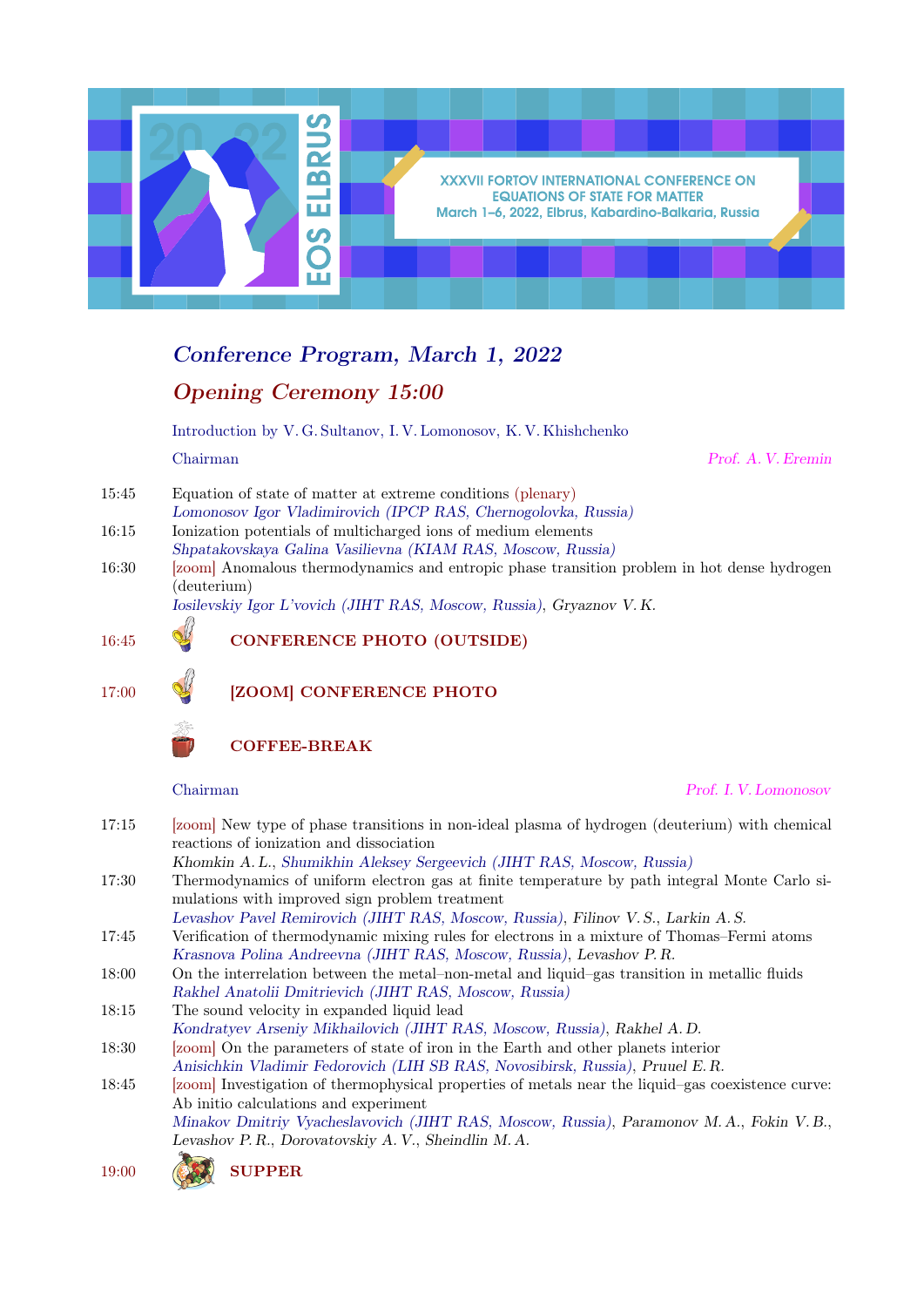- 20:00 [zoom] Investigation of thermophysical properties of liquid iron by an ab initio molecular dynamics Paramonov Mikhail Anatol'evich (JIHT RAS, Moscow, Russia), Minakov D. V., Levashov P. R.
- 20:15 [zoom] Mechanical and structural features of catalytically polymerized three-dimensional  $C_{60}$ Khorobrykh Fedor Sergeevich (TISNUM, Troitsk, Russia), Churkin V. D., Popov M. Yu.
- 20:30 High-pressure phases in aluminum-based alloys Menshikova Svetlana Gennadievna (UdmFIC UB RAS, Izhevsk, Russia), Brazhkin V. V.
- 20:45 [zoom] Temperature deformation relations in reversibility of shape memory alloys Adiguzel Osman (Firat University, Elazig, Turkey)
- 21:00 The molecular dynamics study of argon solid–liquid transition inside graphene nanobubble Korneva Mariia Andreevna (Skoltech, Moscow, Russia), Akhatov I. S., Zhilyaev P. A.
- 21:15 [zoom] Shock compression of MgO to 1 TPa: Compressibility and temperature measurements Nikolaev Dmitry Nikolaevich (IPCP RAS, Chernogolovka, Russia), Ostrik A. V.
- 21:30 Elastic properties of Yukawa crystals Kozhberov Andrey Andreyevich (Ioffe Institute, Saint-Petersburg, Russia)
- 21:45– [zoom] Quantum chemical study of the interatomic interaction of ArN<sup>+</sup>
- 22:00 Maltsev Maxim Alexandrovich (JIHT RAS, Moscow, Russia), Minenkov Y. V., Morozov I. V.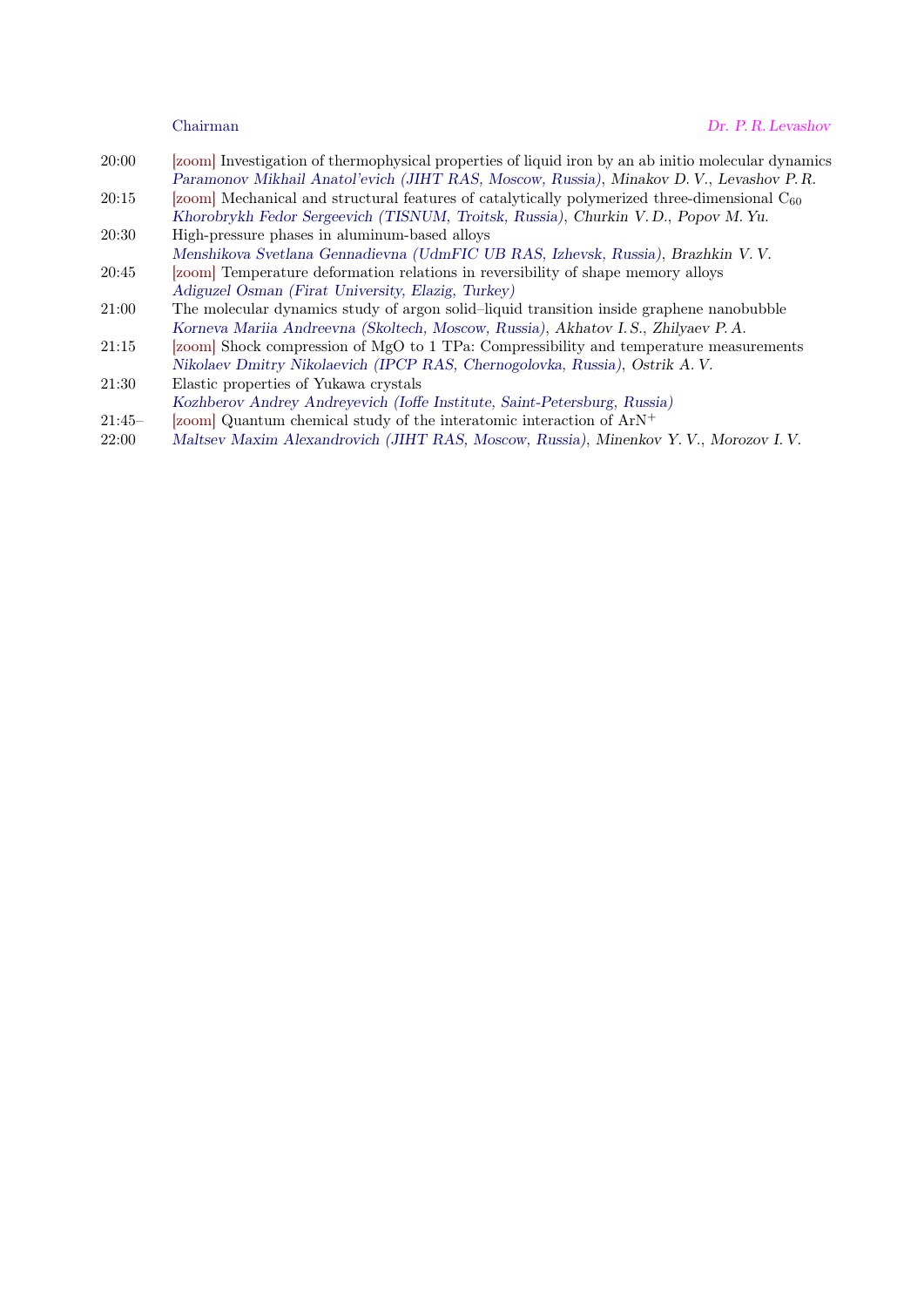

# Conference Program, March 2, 2022 Oral Session 15:00

Chairman Dr. M. A. Kadatskiy

| 15:00 | Investigation of the compressibility of beryllium oxide in shock waves                               |
|-------|------------------------------------------------------------------------------------------------------|
|       | Khishchenko Konstantin Vladimirovich (JIHT RAS, Moscow, Russia), Krupnikov K.K., Zhugin              |
|       | Yu. N., Nikolaev A. Yu., Smirnov E. B., Petrov D. V.                                                 |
| 15:15 | Project of the station "Fast Processes" at the source of synchrotron radiation SKIF                  |
|       | Ten Konstantin Alekseyevich (LIH SB RAS, Novosibirsk, Russia), Pruuel E.R., Rubtsov I.A.,            |
|       | Kashkarov A.O., Arakcheev A.S., Bukhtiyarov A.V., Zolotarev K.V., Zubavichus Ya.V., Kono-            |
|       | valova A. Yu., Kuper K. E., Studennikov A. A., Kazantsev S. R., Shekhtman L. I., Tolochko B. P.,     |
|       | Garmashev A. Yu., Petrov D. V., Smirnov E. B., Mikhailov A. L., Spirin I. A., Titova V. B., Kurepin  |
|       | A.E.                                                                                                 |
| 15:30 | Time resolved small angle x-ray scattering experiments using synchrotron radiation beam              |
|       | Rubtsov Ivan Andreevich (BIC SB RAS, SRF SKIF, Kol'tsovo, Russia), Zubavichus Ya.V.,                 |
|       | Ten K.A., Pruuel E.R., Kashkarov A.O., Shekhtman L.I., Bukhtiyarov A.V., Kuper K.E.,                 |
|       | Studennikov A.A.                                                                                     |
| 15:45 | The application of synchrotron radiation to study excitation of explosion detonation and the process |
|       | of shock-induced emission of particles from a free metal surface                                     |
|       | Spirin Ivan Alexeevich (FSUE RFNC-VNIIEF, Sarov, Russia), Antipov M. V., Georgievskaya A. B.,        |
|       | Ten K.A., Pruuel E.R., Kashkarov A.O., Rubtsov I.A.                                                  |
| 16:00 | Gapped momentum states in shocked condensed matter                                                   |
|       | Naimark Oleg Borisovich (ICMM UB RAS, Perm, Russia)                                                  |
| 16:15 | Fracture of solid and liquid lead by the action of a shock wave with a falling profile               |
|       | Malyshev Andrey Nikolaevich (FSUE RFNC-VNIIEF, Sarov, Russia), Ignatova O.N., Raevskiy               |
|       | V. A., Skokov V. I., Katykov A. N., Kryuchkov D. V., Zamotaev D. N., Shiberin I. V., Georgievskaya   |
|       | A.B.                                                                                                 |
| 16:30 | [zoom] Mineral zircon as a marker for high shock pressures and temperatures in geological materials  |
|       | Kovaleva Elizaveta Ilyinichna (IGG UB RAS, Ekaterinburg, Russia), Zamyatin D.A., Wirth R.            |
| 16:45 | [zoom] D'yakov-Kontorovich instability in expanding reactive shocks                                  |
|       | Calvo-Rivera A. (UC3M, Leganés, Spain), Velikovich A.L., Huete C.                                    |
|       | -52-                                                                                                 |

17:00 COFFEE-BREAK

### Chairman Dr. K. V. Khishchenko

17:15 Refractive index function of soot formed under different conditions: Application to climate change Drakon A. V., Eremin A. V., Gurentsov E. V., Khodyko E. S., Kolotushkin Roman Nikolaevich (JIHT RAS, Moscow, Russia)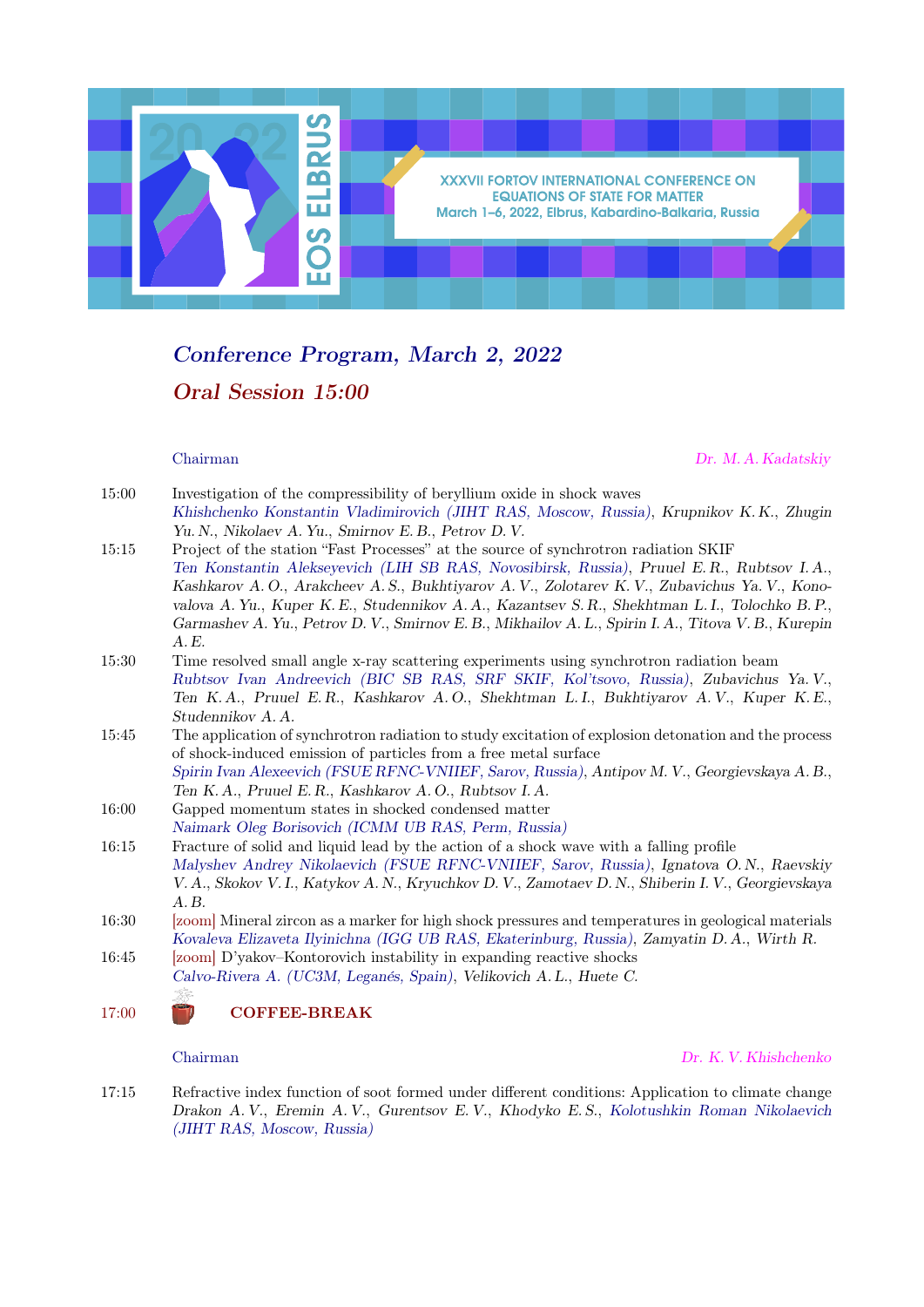### 17:30 **[ZOOM] POSTER SESSION**

17:30 [zoom] Exciton mechanism explains experimental discrepancies of warm dense hydrogen metallization measurements

Fedorov Ilya Dmitrievich (JIHT RAS, Moscow, Russia), Stegailov V. V.

17:35 [zoom] A wide-range model of metal plasmas based on semiclassical average atom model with selfconsistent field

Polyukhin Alexander Sergeevich (JIHT RAS, Moscow, Russia), Dyachkov S. A., Levashov P. R.

17:40 [zoom] Influence of taking spin polarization into account on ab initio calculations of thermodynamic properties of solid and liquid iron

Galtsov Ilya Sergeevich (JIHT RAS, Moscow, Russia), Minakov D. V.

- 17:45 [zoom] Influence of the exchange-correlation functional on the compressibility of solid mercury Malyugin Alexander Alekseevich (JIHT RAS, Moscow, Russia), Levashov P. R., Minakov D. V.
- 17:50 [zoom] Elastic properties of propylene glycol oligomers in the glassy state and glass-liquid transition Danilov Igor Vladimirovich (HPPI RAS, Troitsk, Russia), Gromnitskaya E. L., Brazhkin V. V.
- 17:55 [zoom] Fragmentation behavior of brittle material under high velocity impact in constrained and non-constrained conditions

Ignatova Anna Mikhailovna (ICMM UB RAS, Perm, Russia), Yudin M. V., Voronov V. L., Naymark O. B.

- 18:00 [zoom] Structural aspect of high intensity dynamic loading of metal targets Balakhnin Aleksandr Nikolaevich (ICMM UB RAS, Perm, Russia), Bannikova I. V., Vshivkov A. N., Prokhorov A. E., Uvarov S. V., Naimark O. B.
- 18:05 [zoom] Soot nanoparticles decomposition: Molecular dynamics and Monte-Carlo modeling Potapov Denis Olegovich (MIPT, Dolgoprudny, Russia), Orekhov N. D.
- 18:10 [zoom] Morphology of carbon nanoparticles of detonation synthesis Anisichkin Vladimir Fedorovich (LIH SB RAS, Novosibirsk, Russia), Kashkarov A. O., Obraztsov G. K.
- 18:15 [zoom] Experimental study of a shock wave movement in a pulse gas discharge plasma Militsina Anna Aleksandrovna (MSU, Moscow, Russia), Mursenkova I. V.
- 18:20 [zoom] Evaporation and analysis of cryogenics vapors and droplets at emissions of liquefied natural gas

Zagnit'ko Alexander Vasilievich (NRC KI, Moscow, Russia), Zaretskiy N. P., Alekseev V. I., Matsukov I. D., Pimenov V. V., Sal'nikov S. E., Fedin D. Yu.

### 18:25 (53) SUPPER

20:00–

POSTER SESSION

23:00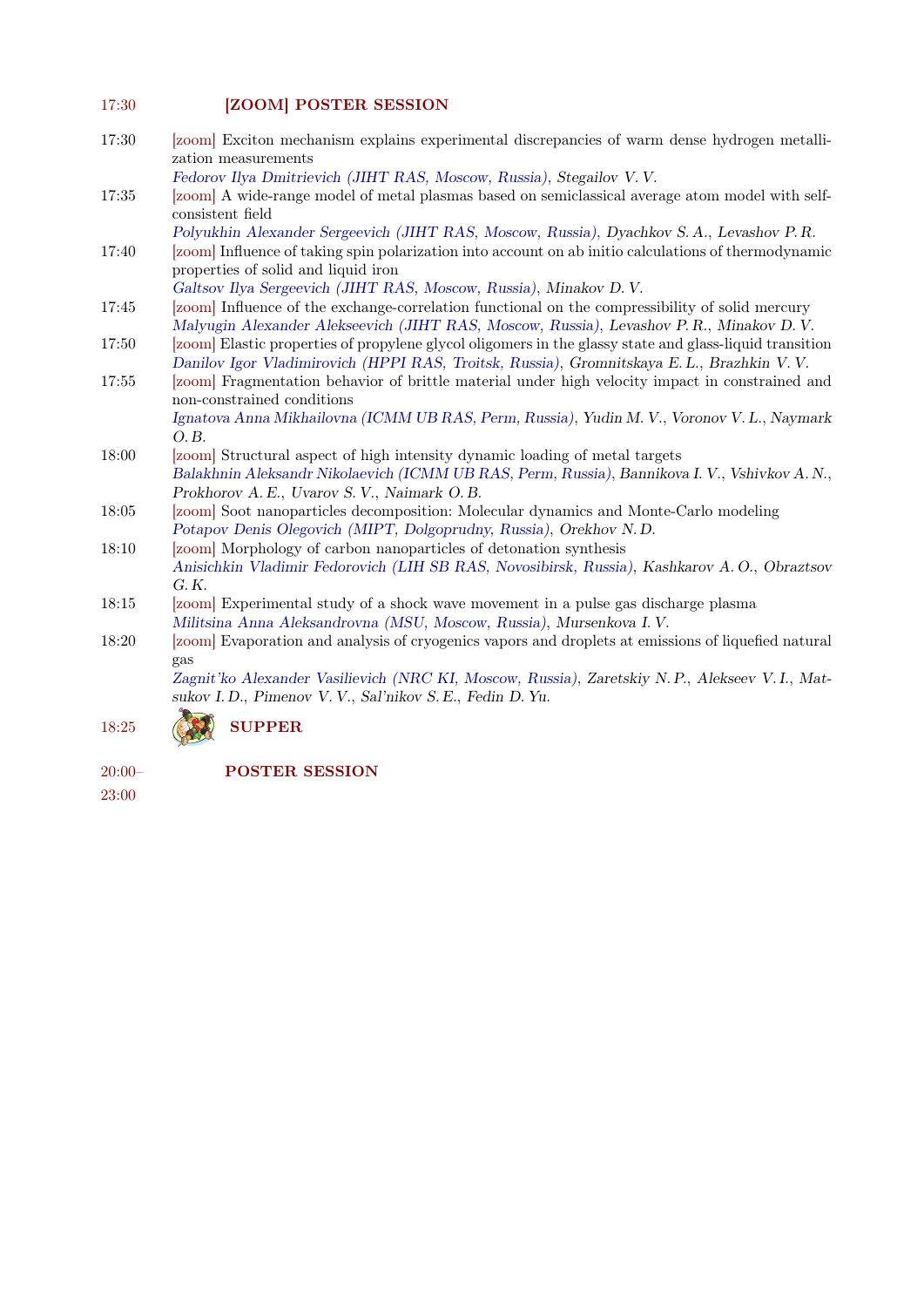

# Conference Program, March 3, 2022 Oral Session 14:30

### Chairman Dr. K. A. Ten

| 14:30 | Kinetic model of the explosive transformation of a composition based on octogen during shock-<br>wave initiation                             |
|-------|----------------------------------------------------------------------------------------------------------------------------------------------|
|       | Knyazev Vadim Nikolaevich (FSUE RFNC-VNIIEF, Sarov, Russia), Bogdanov E.N., Voronkov<br>R. A., Spirin I. A., Barabin V. V., Kryuchkov D. V.  |
| 14:45 | [zoom] Shock-wave initiation of liquid explosives based on tetranitromethane                                                                 |
|       | Utkin Alexander Vasil'evich (IPCP RAS, Chernogolovka, Russia), Mochalova V. M., Sosikov V. A.,<br>Torunov S. I., Rapota D. Yu., Rykova V. E. |
| 15:00 | [zoom] Regimes of near-stoichiometric hydrogen-air combustion under reciprocating engine con-<br>ditions                                     |
|       | Smygalina Anna Evgenievna (JIHT RAS, Moscow, Russia), Kiverin A.D.                                                                           |
| 15:15 | Review of the kinetic mechanisms for modeling the combustion and detonation of acetylene-based<br>mixtures                                   |
|       | Yarkov Andrey Vladimirovich (JIHT RAS, Moscow, Russia), Kiverin A. D., Yakovenko I. S., Turnin<br>A.V.                                       |
| 15:30 | Numerical investigation of gas-dynamic processes in wave conductor when pressure pulsations in                                               |
|       | flow with periodic detonation waves measuring                                                                                                |
|       | Sidorov Rodion Sergeevich (CIAM, Moscow, Russia)                                                                                             |
| 15:45 | [zoom] Calculation of the heat-loaded vacuum window at the "Fast Processes" beamline at the SRF<br>SKIF synchrotron                          |
|       | Studennikov Alexey Aleksandrovich (BIC SB RAS, SRF SKIF, Kol'tsovo, Russia), Rubtsov I.A.,                                                   |
|       | Pruuel E.R., Ten K.A., Kuper K.E., Zubavichus Ya.V., Bukhtiyarov A.V., Gorbachev M.V.,<br>Naumkin V.S.                                       |
| 16:00 | Photochemical initiation of energetic materials on the surface of metal oxides                                                               |
|       | Zverev Anton Sergeevich (FRC CCC SB RAS, Kemerovo, Russia), Mitrofanov A. Yu., Ilyakova                                                      |
|       | N. N., Nurmukhametov D. R.                                                                                                                   |
| 16:15 | [zoom] Galactic comets as unique tool for studying spiral construction of the Galaxy                                                         |
|       | Barenbaum Azariy Aleksandrovich (OGRI RAS, Moscow, Russia)                                                                                   |
| 16:30 | On numerical instability of Godunov-type schemes for hypersonic shock waves in media with high<br>heat capacity                              |
|       | Konyukhov Andrey Viktorovich (JIHT RAS, Moscow, Russia), Levashov P.R., Likhachev A.P.                                                       |

16:45 COFFEE-BREAK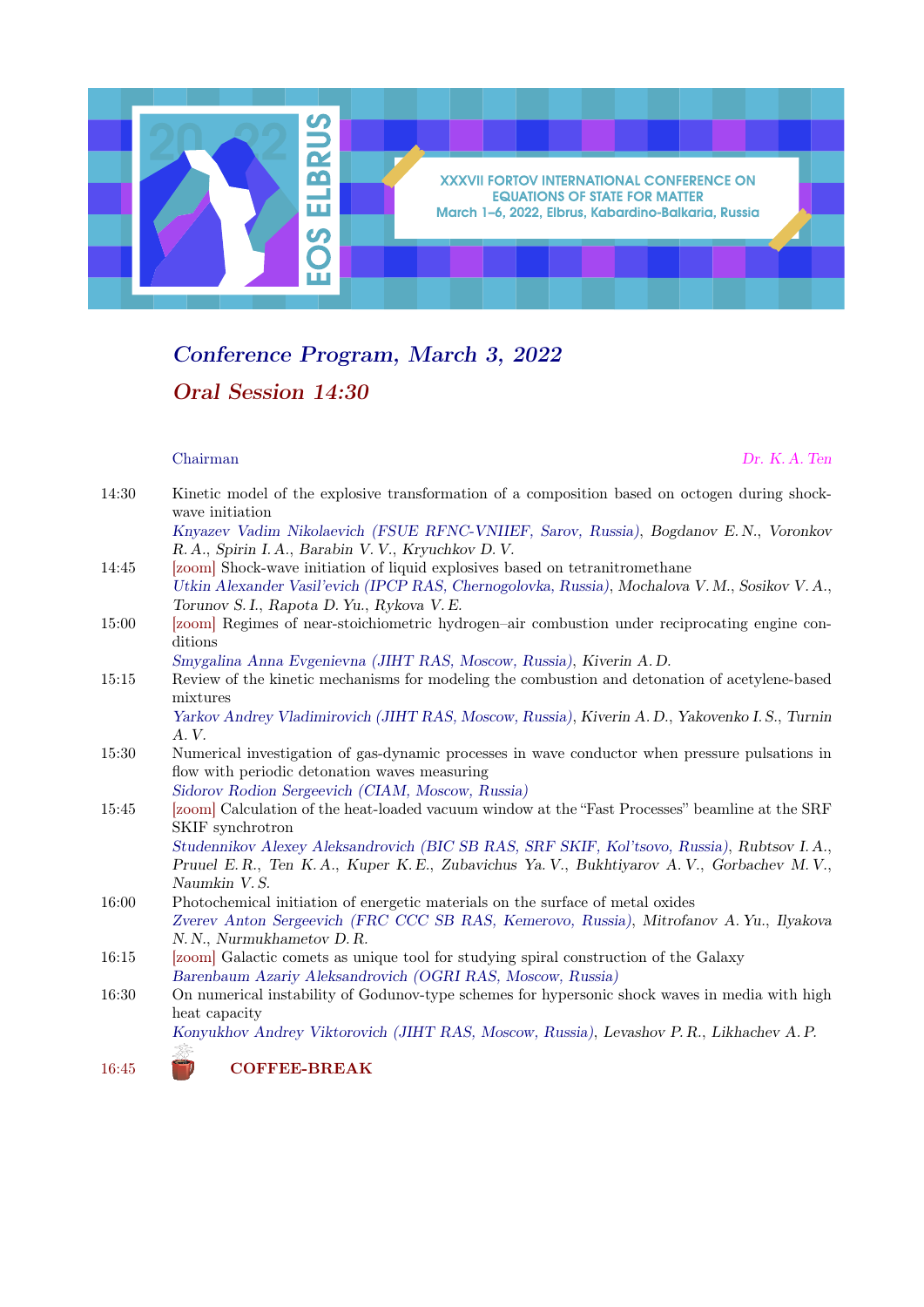### 17:00 **[ZOOM] POSTER SESSION**

17:00 [zoom] Ab initio calculation of equation of state of crystalline molecular hydrogen with nuclear quantum effects at high pressures

Bystryi R. G., Saitov Ilnur Minnigazyyevich (HSE, Moscow, Russia)

- 17:05 [zoom] Crystal structure of a system with three-body interactions in strong confinement Fomin Yury Dmitrievich (HPPI RAS, Troitsk, Russia), Shchukin I. A.
- 17:10 [zoom] High-energy electron beams in the interaction of a high-intensity laser pulse with a nearcritical density plasma

Popov Vyacheslav Sergeevich (JIHT RAS, Moscow, Russia), Andreev N. E.

17:15 [zoom] Modeling of elastoplastic flows in homogeneous and porous materials during dynamic pressing in a conical matrix

Klinacheva Nataliia Leonidovna (SUSU, Chelyabinsk, Russia), Kuznetcov P. A., Shestakovskaya E. S., Yalovets A. P.

17:20 Investigation of nitrogen-containing heterocycles by ion mobility spectrometry Aleksandrova Darya Alekseevna (MUCTR, Moscow, Russia), Melamed T. B., Baberkina E. P., Osinova E. S., Kovalenko A. E., Yakushin R. V., Shaltaeva J. R., Belyakov V. V.

17:25 [zoom] The model of photoacoustic effect in liquid metal colloids

Zvekov Alexander Andreevich (KemSU, Kemerovo, Russia), Zverev A. S., Kalenskii A. V.

17:30 [zoom] Hydrogen production by fast methane pyrolysis in a ceramic tube

- Grigorenko Anatolii Vladimirovich (JIHT RAS, Moscow, Russia), Vlaskin M. S., Dudoladov A. O. 17:35 [zoom] Tailoring the low-dimensional carbon allotropes vibrational signature and functionality at the ion-assisted pulse-plasma growing
- Lukin Aleksandr Nikolayevich (WCRC, Tuapse, Russia), Gulseren O.

17:40 [zoom] Point defects and electronic structure of  $Fe<sub>3</sub>O<sub>4</sub>$ 

- Shutikova Maria Igorevna (JIHT RAS, Moscow, Russia), Stegailov V. V.
- 17:45 [zoom] Calculation of the chemical potentials of a two-component system on the example of FeO Fominykh Nikita Alekseevich (JIHT RAS, Moscow, Russia), Stegailov V. V.
- 17:50 [zoom] Kinetics of xenon bubbles formation in  $\gamma$ -uranium
- Lobashev Egor Andreevich (JIHT RAS, Moscow, Russia), Antropov A. S., Stegailov V. V.
- 17:55 [zoom] The boundary impact on oxygen diffusion in zirconia Savilov Timofey Mikhailovich (JIHT RAS, Moscow, Russia)
- 18:00 [zoom] Structure of aqueous 1,4-dioxane solution via molecular dynamics
- Bakulin Ivan Konstantinovich (JIHT RAS, Moscow, Russia), Kondratyuk N. D.
- 18:05 [zoom] Prediction of transport properties of aqueous sugar solutions using the molecular dynamics method

Deshchenia Vladimir Igorevich (JIHT RAS, Moscow, Russia), Kondratyuk N. D., Lankin A. V., Norman G. E.

- 18:10 [zoom] Comparison of aerolysin modifications via molecular dynamics Polyachenko Yury Anatolievich (MIPT, Dolgoprudny, Russia), Cao C., Dal-Peraro M., Aksimentiev  $\mathcal{A}$ .
- 18:15 [zoom] Two types of atoms collective motions in crystals Negodin Vladislav Dmitrievich (JIHT RAS, Moscow, Russia), Fleita D. Iu., Norman G. E.
- 18:20 [zoom] Simulation of multi-material flows with the coupled smoothed particle and finite volume methods
- Muratov Rodion Vladimirovich (VNIIA(S), Moscow, Russia), Dyachkov S. A.
- 18:25 [zoom] Adaptive moving window technique for simulation of stationary shock waves Murzov Semeon Alexandrovich (VNIIA(S), Moscow, Russia), Zhakhovsky V. V., Parshikov A. N., Dyachkov S. A., Grigoryev S. Yu.
- 18:30 [zoom] PYPHIA: The parallel software platform for fluid dynamics simulations with an efficient load balancing algorithm

Dyachkov Sergey Aleksandrovich (VNIIA(S), Moscow, Russia), Grigoryev S. Yu., Muratov R. V., Murzov S. A., Parshikov A. N., Rublev G. D., Zhakhovsky V. V.

- 18:35 [zoom] Damage distributions in ceramics under different shock loadings Grigoryev Sergey Yurievich (VNIIA(S), Moscow, Russia), Dyachkov S. A., Parshikov A. N., Zhakhovsky V. V.
- 18:40 [zoom] Modeling heat transfer processes in fractal media at high temperatures Beybalaev V. D., Aliverdiev Abutrab Aleksandrovich (IGRRE JIHT RAS, Makhachkala, Russia)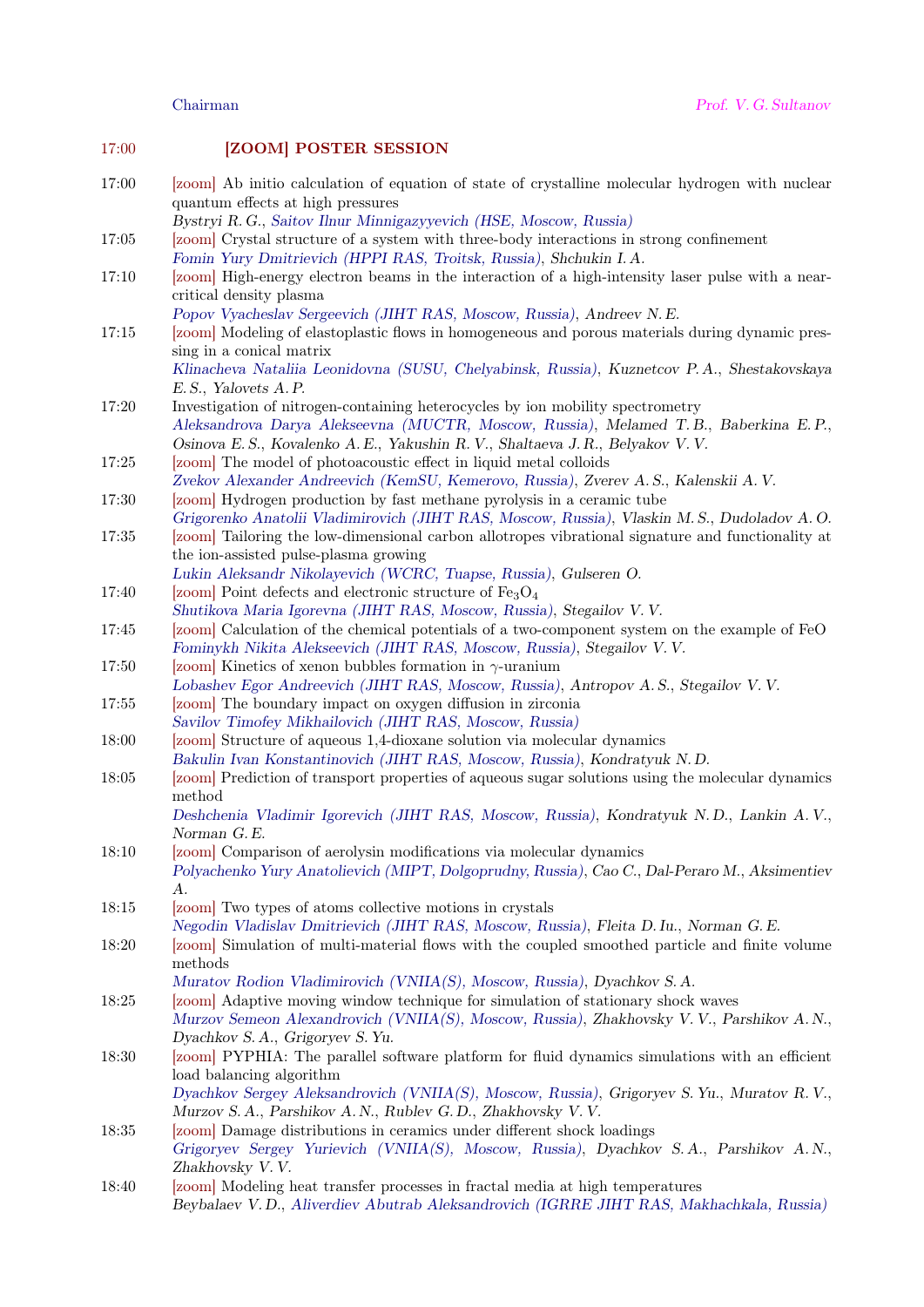- 18:45 [zoom] Calculations of the thermal conductivity of fully ionized hydrogen plasma with dynamical screening and degeneracy in electron-electron scattering
- Karakhtanov Valery Sergeevich (IPCP RAS, Chernogolovka, Russia) 18:50 [zoom] Photoionization cross section of the first excited state of lithium Saakyan Sergey Aramovich (JIHT RAS, Moscow, Russia), Klimov S. V., Galstyan K. P., Sautenkov V. A., Zelener B. B.
- 18:55 [zoom] Electrostatics of two dielectric spheres, one of which contains a metal core Rodin Mikhail Maksimovich (JIHT RAS, Moscow, Russia), Filippov A. V.
- 19:00 [zoom] Nonuniformity of phase state and phase coexistence in a dusty plasma monolayer Nikolaev Vladislav Sergeevich (MIPT, Dolgoprudny, Russia), Timofeev A. V.
- 19:05 [zoom] On plasma oscillatory confinement under DD and proton–boron fusion Kurilenkov Yuri Konstantinovich (JIHT RAS, Moscow, Russia), Oginov A. V., Tarakanov V. P., Gus'kov S. Yu., Samoylov I. S.

## 19:10 (SSA) SUPPER

20:00– POSTER SESSION

23:00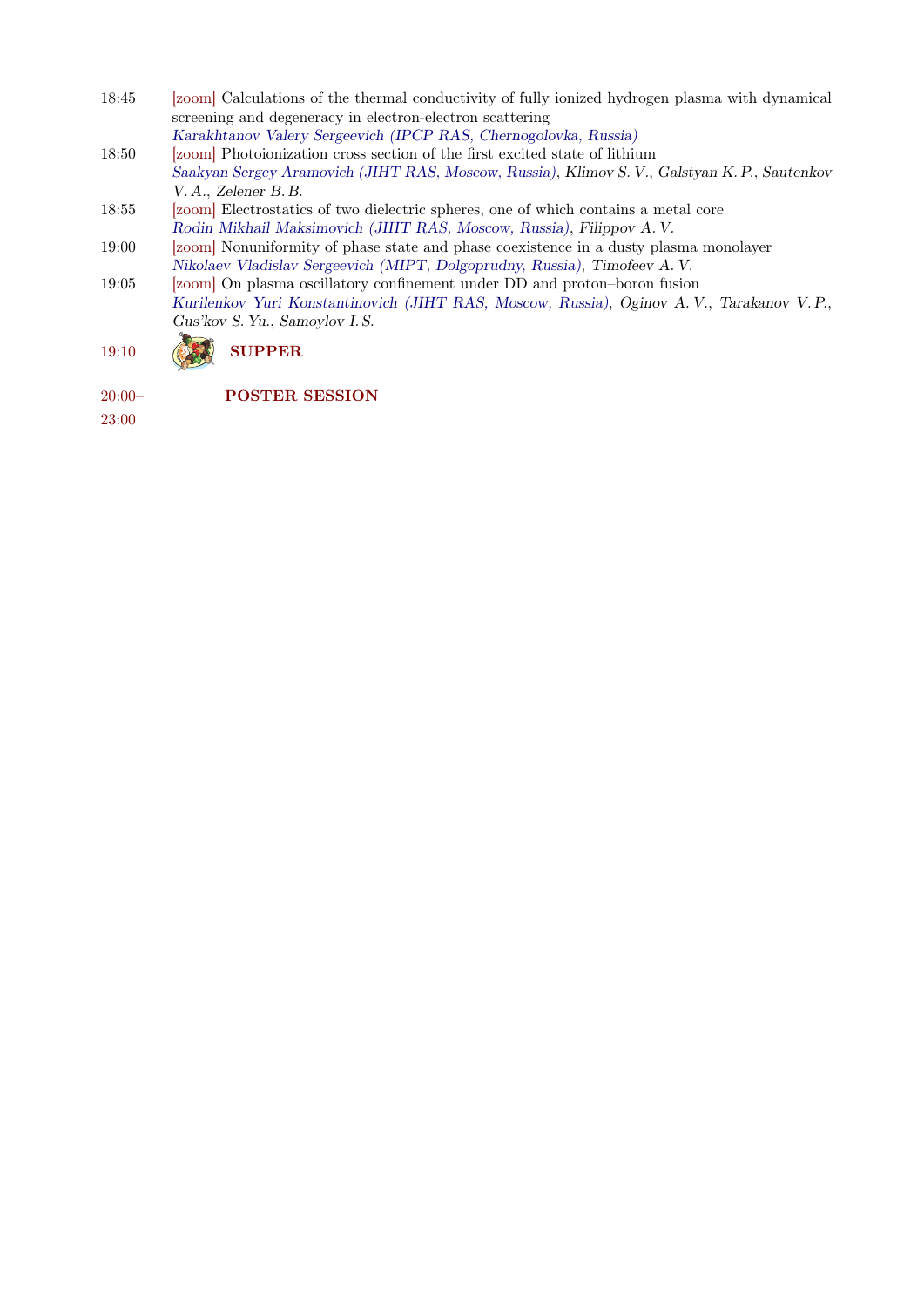

## Conference Program, March 4, 2022 Oral Session 14:30

Chairman Prof. N. E. Andreev

| 14:30 | [zoom] Laser and particle beam interaction with ionized matter and perspectives for fusion energy<br>(plenary)                             |
|-------|--------------------------------------------------------------------------------------------------------------------------------------------|
|       | Hoffmann Dieter H H (XJTU, Xi'An, China)                                                                                                   |
| 15:00 | [zoom] Laser shocks: From elastic-plastic to elastic propagation mode                                                                      |
|       | Inogamov Nail Alimovich (ITP RAS, Chernogolovka, Russia), Perov E. A., Zhakhovsky V. V., She-<br>pelev V. V., Petrov Yu. V., Fortova S. V. |
| 15:15 | Physical processes of nanoparticle formation at laser ablation in liquid                                                                   |
|       | Inogamov N.A., Zhakhovsky V.V., Khokhlov Victor Alexandrovich (ITP RAS, Chernogolovka,<br>Russia)                                          |
| 15:30 | Experimentally acquired basic relaxation stages in ultrashort-pulse laser excited diamond                                                  |
|       | Kudryashov Sergey Ivanovich (LPI RAS, Moscow, Russia), Danilov P. A., Stsepuro N. G., Smirnov                                              |
|       | N. A., Krasin G. K., Chen J., Kovalev M. S., Gulina Yu. S., Kuz'min E. V., Ostrikov S. A.                                                  |
| 15:45 | Critical self-focusing power in natural and synthetic diamonds                                                                             |
|       | Kuzmin Evgeny Viktorivich (LPI RAS, Moscow, Russia), Danilov P.A., Stsepuro N.G., Smirnov                                                  |
|       | N.A., Krasin G.K., Kudryashov S.I., Gulina Y.S., Kovalev M.S.                                                                              |
| 16:00 | Raman random lasing-extremely high conversion efficiency and temperature dependence                                                        |
|       | Shevchenko M.A., Zemskov K.I., Karpov Maxim Alexandrovich (LPI RAS, Moscow, Russia),                                                       |
|       | Kudryavtseva A.D., Maresev A.N., Tcherniega N.V., Umanskaya S.F.                                                                           |
| 16:15 | Reverse deposition of nanoporous titanium oxides by laser ablation of titanium in air                                                      |
|       | Veiko Vadim Pavlovich (ITMOU, Saint-Petersburg, Russia), Gornushkin I.B., Karlagina Yu.Yu.,                                                |
|       | Samokhvalov A. A., Polyakov D. S., Radaev M. M., Odintsova G. V.                                                                           |
| 16:30 | Experimental study of the influence of repetitively pulsed laser radiation on the characteristics of                                       |
|       | the formed composite material                                                                                                              |
|       | Golyshev Aleksander Anatolevich (ITAM SB RAS, Novosibirsk, Russia)                                                                         |
|       | ÌÈ                                                                                                                                         |

16:45 COFFEE-BREAK

Chairman Prof. V. P. Veiko

- 17:00 Powerful THz generation from thin crystal at multi-TW laser pulses Nazarov Maxim Mikhailovich (NRC KI, Moscow, Russia), Shcheglov P. A., Chaschin M. V., Mitrofanov A. V., Sidorov-Birykov D. A., Margushev Z. Ch., Zheltikov A. M., Panchenko V. Ya. 17:15 Laser accelerated relativistic electrons in high energy density research
- Andreev Nikolay Evgen'evich (JIHT RAS, Moscow, Russia), Popov V. S., Rosmej O. N.
- 17:30 [zoom] Well collimated high charge electron beams laser acceleration from subcritical plasma Savel'ev Andrei Borisovich (MSU, Moscow, Russia), Gorlova D. A., Tsymbalov I. N., Starodubtseva E. M., Ivanov K. A., Zavorotny A. Yu.
- 17:45 [zoom] Modeling of generation of  $K_{\alpha}$  x-ray radiation under vacuum heating of electrons Kostenko Oleg Fedotovich (JIHT RAS, Moscow, Russia)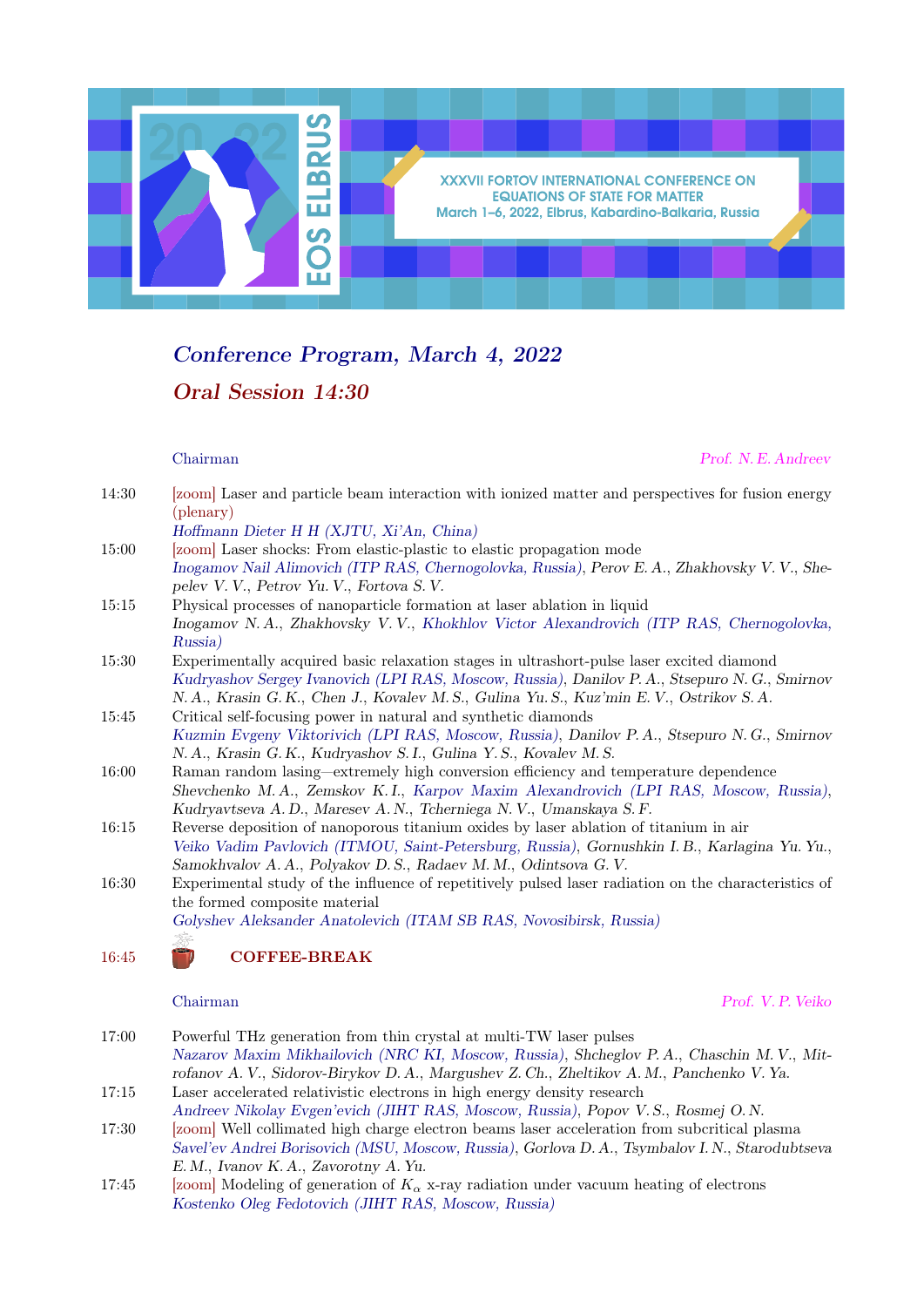- 18:00 On diagnostic of energy spectrum of accelerated electron bunches by their synchrotron radiation spectrum
	- Veysman Mikhail Efimovich (JIHT RAS, Moscow, Russia), Andreev N. E., Pugachev L. P.
- 18:15– 18:30 Optimization of laser-plasma  $\gamma$ -rays source based on 100 TW femtosecond laser for radiography applications

Flegentov Vladimir Alexandrovich (FSUE RFNC-VNIITF, Snezhinsk, Russia), Safronov K. V., Gorokhov S. A., Shamaeva N. N., Tischenko A. S., Fedorov N. A., Kovaleva S. F., Zamuraev D. O., Shamraev A. L., Potapov A. V.



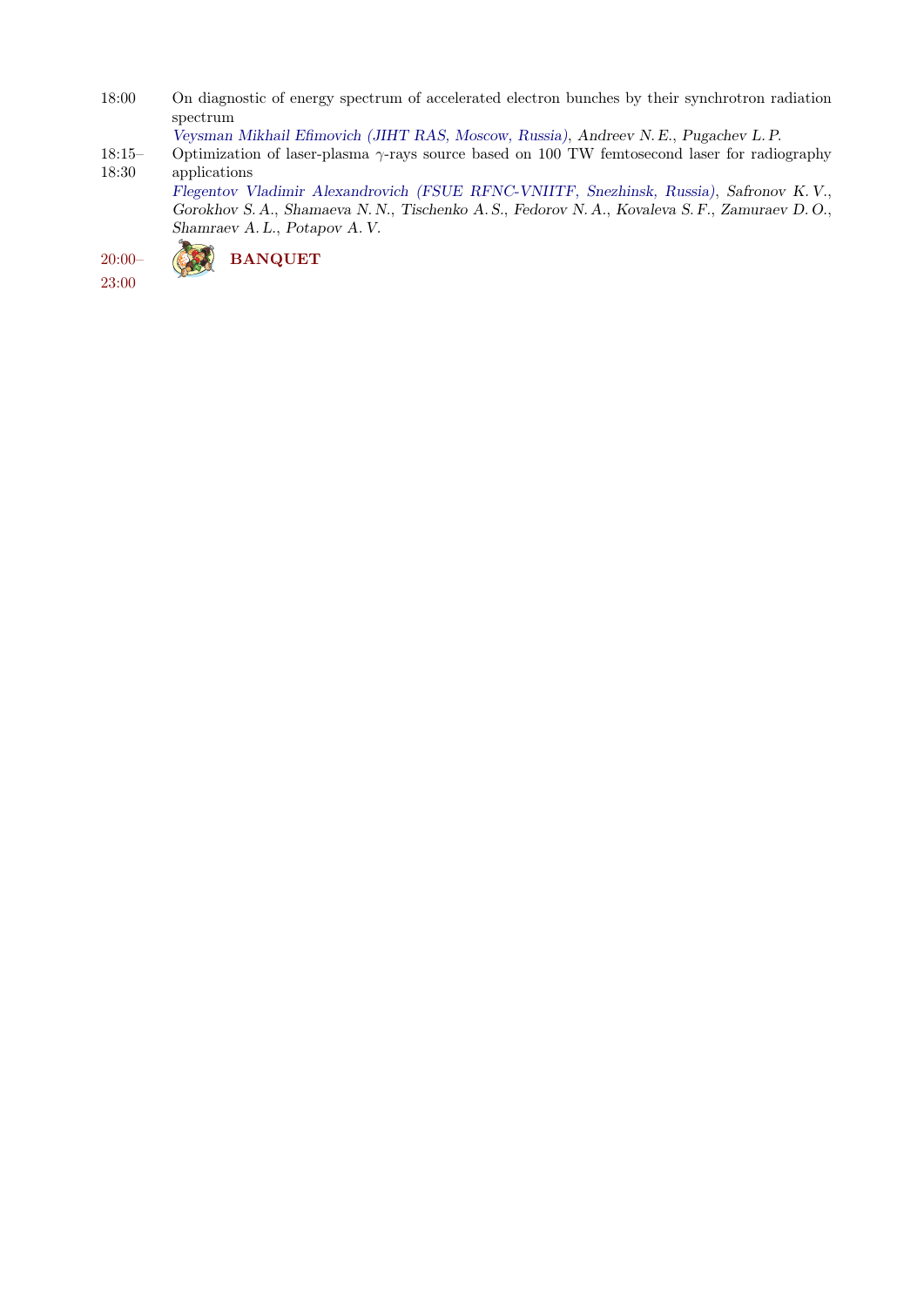

## Conference Program, March 5, 2022 Oral Session 14:30

Chairman Prof. S. I. Kudryashov

| 14:30 | [zoom] Ultra-intense and ultra-fast laser and the laser-driven particle acceleration in the Shanghai |
|-------|------------------------------------------------------------------------------------------------------|
|       | Institute of Optics and Fine Mechanics                                                               |
|       | Leng Yuxin (SIOM CAS, Shanghai, China)                                                               |
| 14:45 | Laser-induced Brownian motion of emulsion of complex composition droplets                            |

- Senoshenko Rada Vladimirovna (JIHT RAS, Moscow, Russia), Kononov E. A., Vasiliev M. M., Petrov O. F.
- 15:00 [zoom] Spatial calibration of scintillator for proton radiography Shilkin Nikolay Sergeevich (IPCP RAS, Chernogolovka, Russia), Mintsev V. B., Yuriev D. S., Kantsyrev A. V., Bogdanov A. V., Panyushkin V. A., Skobliakov A. V., Kolesnikov D. S., Gavrilin R. O., Golubev A. A.
- 15:15 [zoom] Ab initio calculations for the transport properties of metals within the Boltzmann transport theory: From a one- to two-temperature representation Smirnov Nikolai Aleksandrovich (FSUE RFNC-VNIITF, Snezhinsk, Russia)
- 15:30 Rapid transformation of solutions into an unstable state as a new way to heat transfer enhancement Volosnikov Dmitriy Vladimirovich (ITP UB RAS, Ekaterinburg, Russia), Povolotskiy I. I., Skripov P. V.
- 15:45 [zoom] Laser measurements of the Moon: Achievements, problems and prospects Shpekin Michael Ivanovich (KFU, Kazan, Russia), Arkhipova A. A.
- 16:00 [zoom] Density functional theory for materials properties
- Stegailov Vladimir Vladimirovich (JIHT RAS, Moscow, Russia)
- 16:15 [zoom] Molecular dynamics analysis of amorphous ice transformations: Nucleation mechanisms Garkul Anastasiia Alexandrovna (JIHT RAS, Moscow, Russia), Stegailov V. V.
- 16:30 [zoom] He bubbles diffusion in aluminum: The role of the gas pressure Antropov Aleksandr Sergeevich (JIHT RAS, Moscow, Russia), Stegailov V. V.

16:45 COFFEE-BREAK

Chairman Prof. O. B. Naimark

| 17:00 | Viscosity and flow structure of hydrocarbons in slit pores                                      |
|-------|-------------------------------------------------------------------------------------------------|
|       | Pisarev Vasily Vyacheslavovich (HSE, Moscow, Russia)                                            |
| 17:15 | Two-phase equilibrium calculation at given moles, volume and temperature based on quasi-Newton  |
|       | optimization                                                                                    |
|       | Zakharov Stepan Alekseyevich (JIHT RAS, Moscow, Russia), Pisarev V.V.                           |
| 17:30 | [zoom] A new discrete methodology for dynamic fracture simulations of rGO-enriched nanoceramics |
|       | Borodin Elijah (UoM, Manchester, United Kingdom (Great Britain)), Gutkin M. Yu., Sheinerman     |
|       | A.G.                                                                                            |
| 17:45 | Formation of metastable silicide during crystallization of Si-Al nanoparticles                  |

Gordeev Ilya Sergeyevich (JIHT RAS, Moscow, Russia), Kolotova L. N., Starikov S. V.